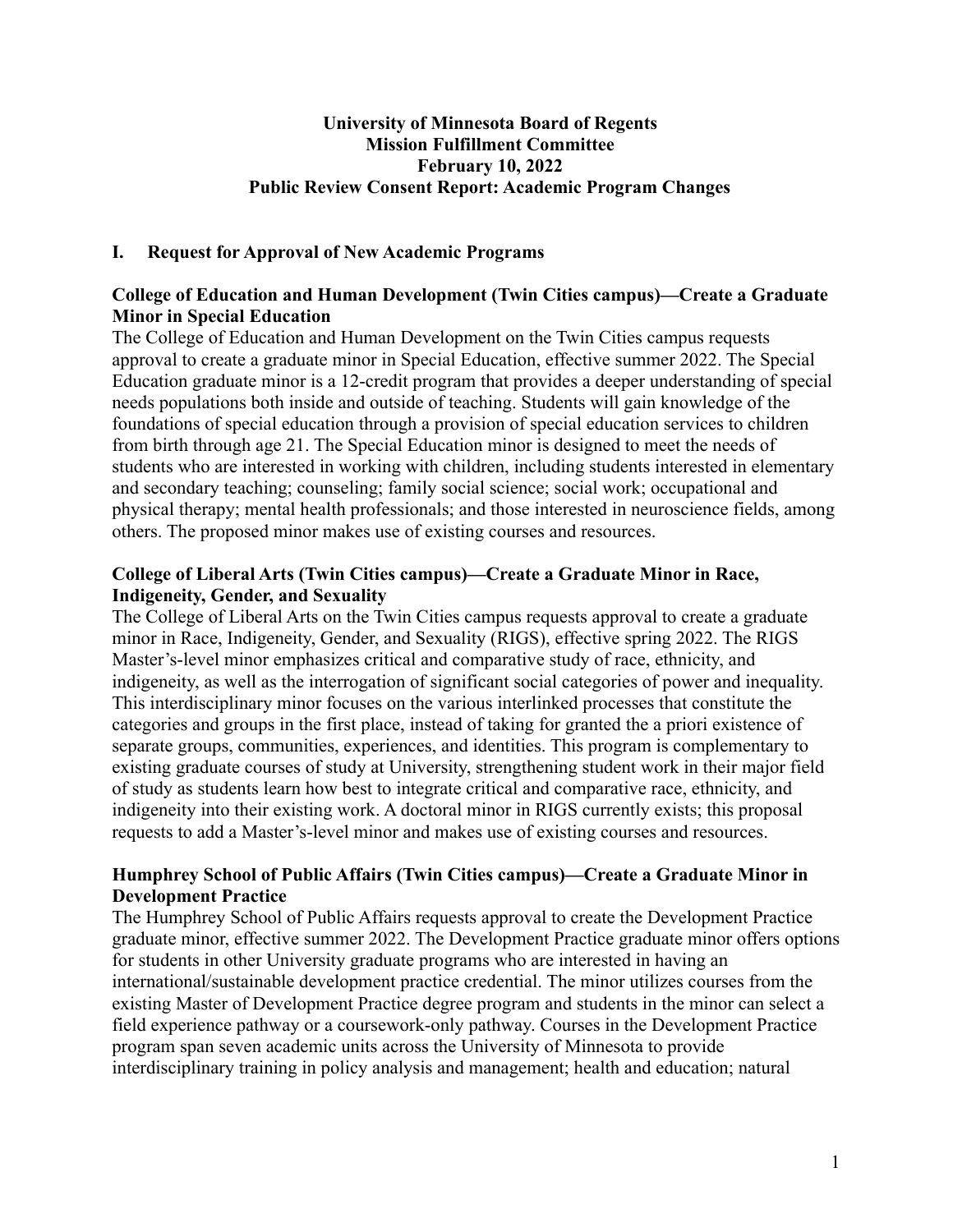sciences; social sciences; and research methods. The proposed minor makes use of existing courses and resources.

## **College of Food, Agriculture, and Natural Resource Sciences (Twin Cities campus)—Create an undergraduate minor in Agriculture and Food Education**

The College of Food, Agriculture, and Natural Resource Sciences on the Twin Cities campus requests approval to create an undergraduate minor in Agriculture and Food Education, effective fall 2022. The proposed minor provides a non-licensure option for students to explore agricultural, food, and natural resources around the nexus of society, communication, and education. Graduates of the minor will be well equipped to understand orientation of Agricultural Education to career opportunities, areas and expectations of specialization, and issues in the field, as well as analyze occupations, employment potential, expectations for work, and readiness for careers. Students will apply principles of teaching and learning, practice instructional strategies, develop pedagogical content knowledge, develop curricula for non-formal contexts, and engage in a directed study/internship in community-based education. The Agricultural and Food Education minor will serve students across CFANS and CEHD to fulfill passions related to agriculture through educating across a career. The minor is for undergraduate students who are not majoring in Agriculture and Food Education, and makes use of existing courses within the corresponding major.

#### **College of Food, Agriculture, and Natural Resource Sciences (Twin Cities campus)—Create an undergraduate minor in Agriculture and Environmental Science Communication**

The College of Food, Agriculture, and Natural Resource Sciences on the Twin Cities campus requests approval to create an undergraduate minor in Agriculture and Environmental Science Communication, effective fall 2022. The proposed minor develops students' communication knowledge and skills through the lens of the global issues and challenges related to food, agricultural, and natural resource sciences. Students in the minor develop a foundational understanding of oral, written, and visual communication, followed by a sequence of skills-based courses related to agricultural communication and marketing, with a culminating capstone experience. The minor is for undergraduate students who are not majoring in Agricultural Communication and Marketing, and makes use of existing courses within the corresponding major.

### **II. Request for Approval of Changed Academic Programs**

### **College of Food, Agriculture, and Natural Resource Sciences (Twin Cities campus)—Create an Applied Poultry Science subplan in the Animal Science M.S. degree**

The College of Food, Agriculture, and Natural Resource Sciences on the Twin Cities campus requests approval to create an Applied Poultry Science subplan option in the Animal Sciences M.S. degree, effective fall 2022. The proposed subplan, a partnership among CFANS and the College of Veterinary Medicine, builds upon the existing Poultry Health Post-Baccalaureate Certificate and is designed to meet the needs of the poultry industry employees for higher level of poultry education and training. The Applied Poultry Science subplan is distinct from the post-baccalaureate certificate in that it is part of a research-based M.S. degree that further builds on the core courses. The subplan's course structure is completely online, providing the much-needed flexibility for interested students in poultry, including working professionals and